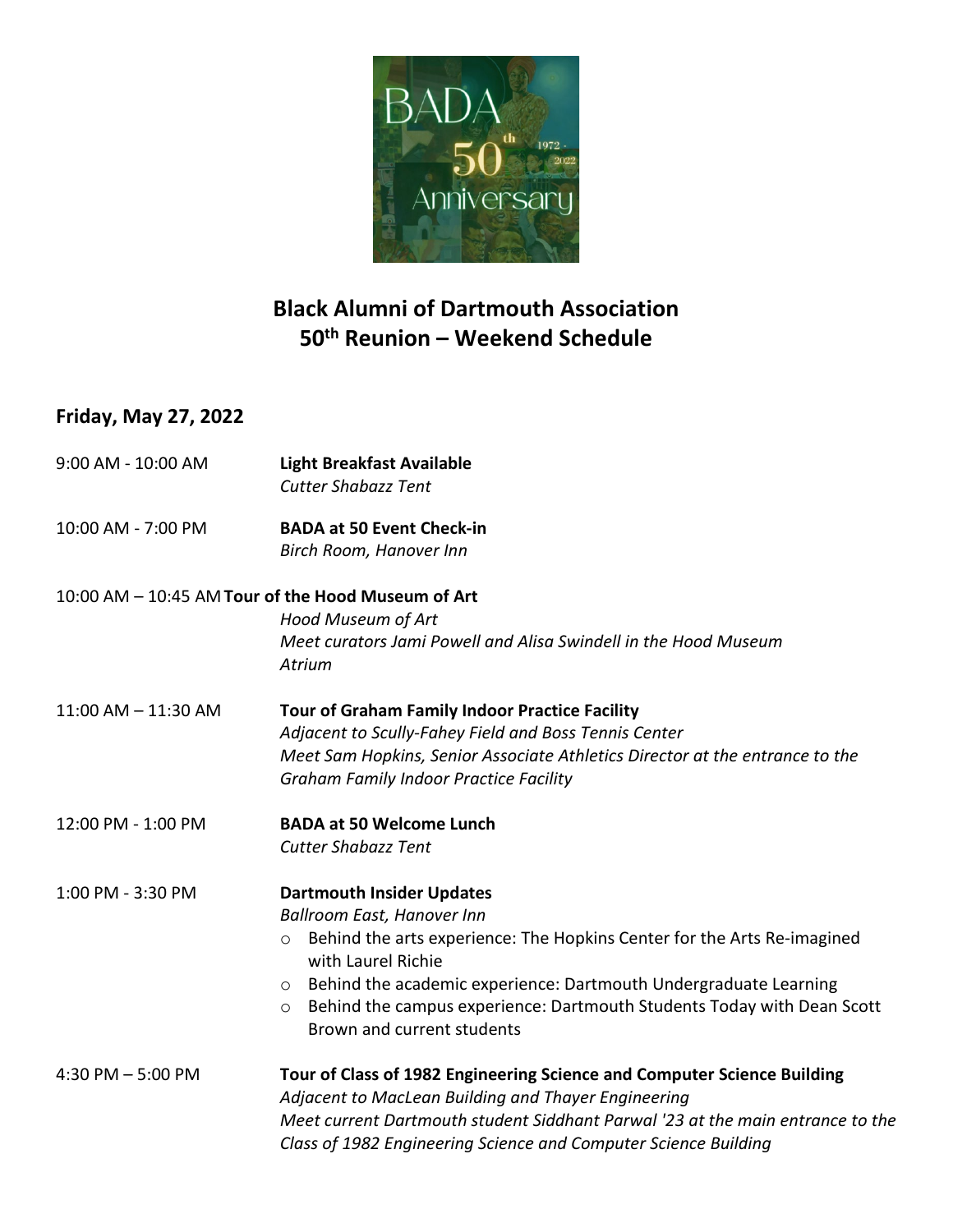| 5:00 PM - 7:00 PM     | <b>BADA at 50 Welcome Reception</b>                      |
|-----------------------|----------------------------------------------------------|
|                       | Arthur L. Irving Institute for Energy & Society Building |
|                       | Dartmouth President Phil Hanlon '77                      |
|                       | Dartmouth Trustee Joyce Sackey '85 MED'89                |
|                       | SVP/Senior Diversity Officer Dr. Shontay Delalue         |
|                       | Vice President of Alumni Affairs Cheryl Bascomb '82 P'12 |
| $7:30$ PM $-9:00$ PM  | <b>Dartmouth Football Minority Mentoring Program</b>     |
|                       | <b>Information Session and Reception</b>                 |
|                       | Floren Building 332                                      |
|                       | Hosted by Coach Buddy Teevens '79                        |
| $9:00$ PM $-10:00$ PM | <b>BADA After Dark</b>                                   |
|                       | <b>Cutter Shabazz Tent</b>                               |
| $10:00 \text{ PM}$    | <b>After Party</b>                                       |
|                       | <b>Cutter Shabazz Tent</b>                               |

# **Saturday, May 28, 2022**

| 8:00 AM - 12:00 PM      | <b>BADA at 50 Event Check-in / Alumni Marketplace Available</b><br>First Floor Lobby, Moore Hall                                                                                                                                                                                   |
|-------------------------|------------------------------------------------------------------------------------------------------------------------------------------------------------------------------------------------------------------------------------------------------------------------------------|
| 8:00 AM - 9:00 AM       | <b>Light Breakfast Available</b><br>Foyer outside of Filene Auditorium, Moore Hall                                                                                                                                                                                                 |
|                         | Sponsored by the Dartmouth LGBTQIA+ Alum Association (DGALA)                                                                                                                                                                                                                       |
| $9:00$ AM $-$ 10:15 AM  | <b>BADA Alumni Meeting</b>                                                                                                                                                                                                                                                         |
|                         | B03 Classroom, Moore Hall                                                                                                                                                                                                                                                          |
| $10:30$ AM $- 11:45$ PM | Past, Present, and Future: The Black Experience on Dartmouth's Board of<br><b>Trustees</b><br>Filene Auditorium, Moore Hall<br>Dan Black '82 P'21, Current Trustee<br>Laurel Richie '81, Trustee Emerita<br>Ben Wilson '73, Trustee Emeritus<br>Cheryl Bascomb '82 P'12, Moderator |
| 11:45 AM - 12:15 PM     | Why We Give: Black Philanthropic Impact at Dartmouth<br>Filene Auditorium, Moore Hall                                                                                                                                                                                              |
| 12:15 PM - 12:30 PM     | <b>Group Photo</b><br><b>Baker Lawn</b><br><b>Rain Location TBD</b>                                                                                                                                                                                                                |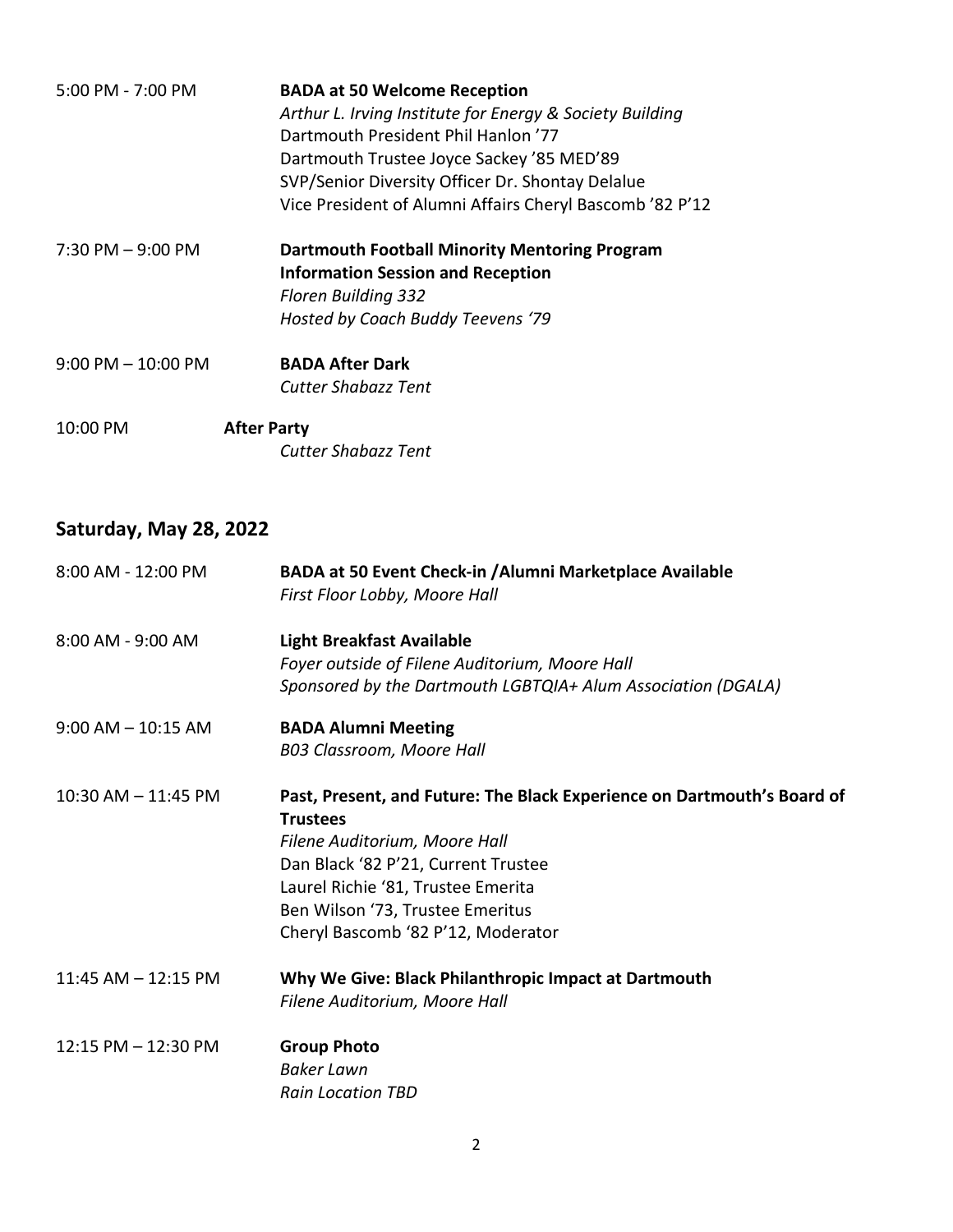| $1:00$ PM $-3:00$ PM | Lunch hosted by Alpha Phi Alpha Fraternity, Inc.<br><b>Hitchcock Tent</b><br>Sponsored by Dartmouth alumni members of Alpha Phi Alpha Fraternity, Inc.<br>and Victor Hoskins '79 |  |
|----------------------|----------------------------------------------------------------------------------------------------------------------------------------------------------------------------------|--|
| $1:00$ PM $-5:00$ PM | <b>BADA at 50 Afternoon Activities (see addendum)</b>                                                                                                                            |  |
| 6:30 PM - 7:30 PM    | <b>BADA at 50 Celebration Reception</b><br>West Gym, Alumni Gym                                                                                                                  |  |
| 7:30 PM              | <b>Celebration Gala Dinner and Awards Program</b><br>West Gym, Alumni Gym                                                                                                        |  |
| $10:00 \text{ pm}$   | <b>AAM After Party</b><br>Cutter Shabazz Tent                                                                                                                                    |  |

### **Sunday, May 29, 2022**

| $9:30$ am          | Light Breakfast available<br>Top of the Hop, Hopkins Center for the Arts                                    |
|--------------------|-------------------------------------------------------------------------------------------------------------|
| $10:15$ am         | Memorial Service with Dartmouth Gospel Choir Alumni Ensemble<br>Top of the Hop, Hopkins Center for the Arts |
| $12:00 \text{ pm}$ | <b>Family Reunion Cookout</b>                                                                               |

*Cutter Shabazz Tent*

### **BADA at 50 Activities**

#### **Blacks @ Dartmouth: 1828 to 1960**

An Exhibit at Baker-Berry Library, Reiss Hall April 25 – August 16, 2022 Learn more here https://badahistory.net/exhibit2022/about.php and visit over the weekend. *Funded by the Dartmouth Class of 1968 and curated by Forrester "Woody" Lee'68, with assistance from John Pfeifer '68, Christian Dawkins '22, and Eileen Cave '76.*

#### **Divine Nine Alumni\* Blood Drive**

Due to blood shortages exacerbated by COVID that disproportionately impact the Black community, we encourage BADA members to donate blood in their local communities when they return home or in the Upper Valley during our reunion. Blood Donation appointments available while on campus: